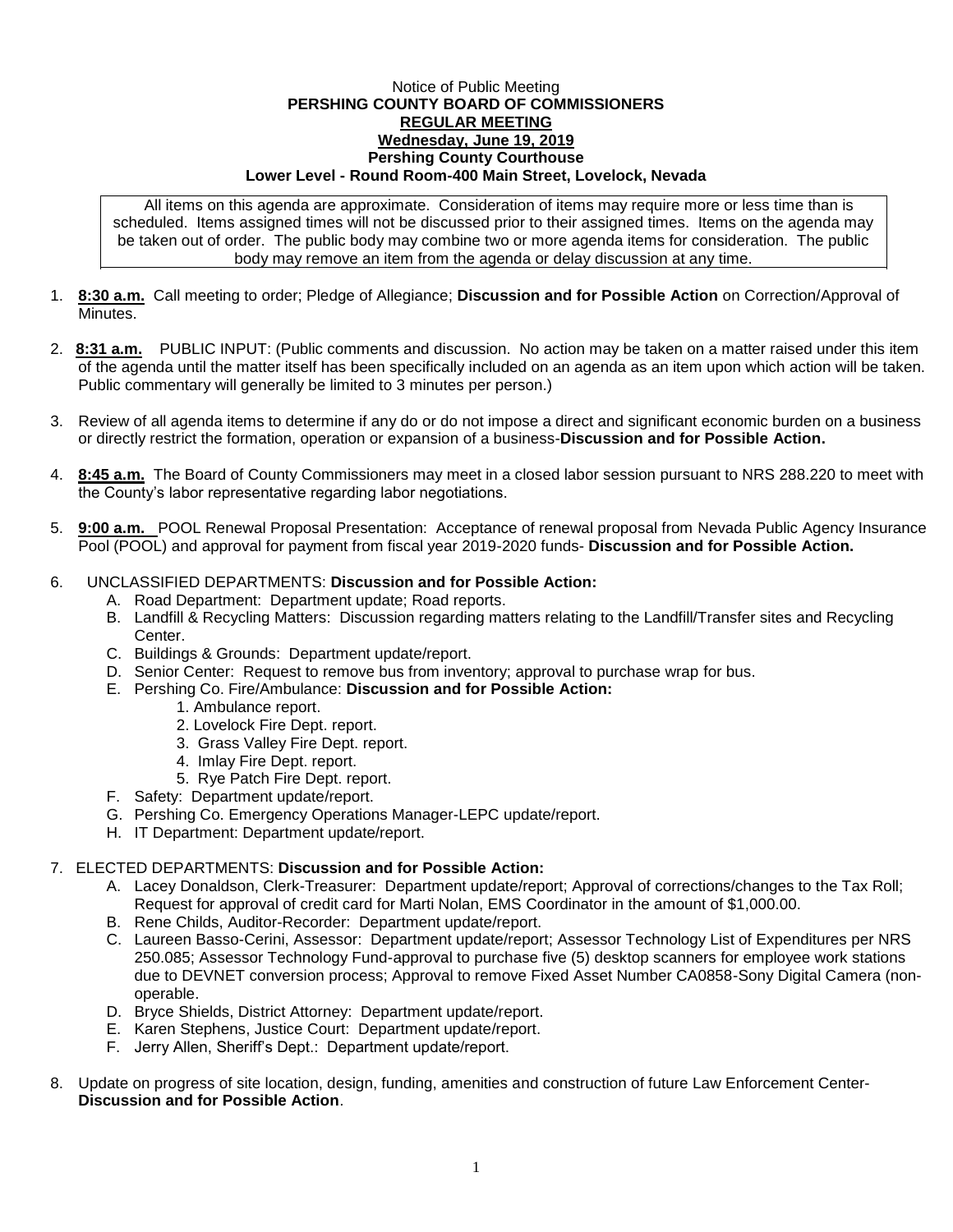- 9. Wendy Nelsen-Executive Director-Frontier Community Coalition-Language regarding all tobacco products, advertising, etc. - **Discussion and for Possible Action.**
- 10. Proclamations and Awards: **Discussion and for Possible Action**-(The Pershing County Board of Commissioners may make a Proclamation or present a service or other award on behalf of the County).
- 11. Grass Valley Advisory Board: Update on matters relating to the Grass Valley area.
- 12. Derby Field Airport: Update on matters relating to the Derby Field Airport.
- 13. PLANNING & BUILDING DEPARTMENT/IMLAY WATER SYSTEM MATTERS: Update on matters relating to the department: Request to advertise/hire vacant Planning-Building Technician- **Discussion and for Possible Action.**
- 14. **10:00 a.m.** Liquor Board: Crazy Corners Saloon & Dance-Approval of change in ownership; Imlay Volunteer Fire Department-Liquor License for Street Dance to held July 13, 2019- **Discussion and for Possible Action.**
- 15. Board Appointments: Board of Equalization; Cemetery; Museum Advisory Board; Recreation Board; Planning Commission-**Discussion and for Possible Action.**
- 16. Litigation Meeting.
- 17. Report from Legal Counsel.
- 18. Administrative Assistant-County Commissioner's Office/HR Rep-Update/report on matters relating to the office.
- 19. Update on the Pershing County Economic Development and Conservation Act- **Discussion and for Possible Action.**
- 20. Items for future agendas- **Discussion and for Possible Action.**
- 21. Correspondence.
- 22. Matters of the Board for Discussion.

Board Member reports. Board Liaison reports. (Nevada Works, Safety, Hospital Board, Emergency Management, Cemetery, Recreation Board, WNDD, Pe. Co. Economic Dev./ , Community Center, Airport Advisory Board; Museum Advisory Board, Library Board, Senior Center Advisory Board, Central Nevada Water Authority, Planning Board, Broadband Advisory Board, 911 Committee, Solid Waste Management Recycling Advisory Board, Pe. Co. Volunteer Advisory Board, T. V. Board, Frontier Coalition, Humboldt River Water Basin Authority.)

- 23. PUBLIC INPUT: (Public comments and discussion. No action may be taken on a matter raised under this item of the agenda until the matter itself has been specifically included on an agenda as an item upon which action will be taken. Public commentary will generally be limited to 3 minutes per person.)
- 24. Approval of Vouchers-**Discussion and for Possible Action**.
	- **NOTICE:** The County Commission may by law receive information from legal counsel regarding potential or existing litigation involving a matter over which the County Commission has supervision, control, jurisdiction or advisory power, and such gathering does not constitute a meeting of the County Commission pursuant to Nevada Revised Statutes **241.015.**